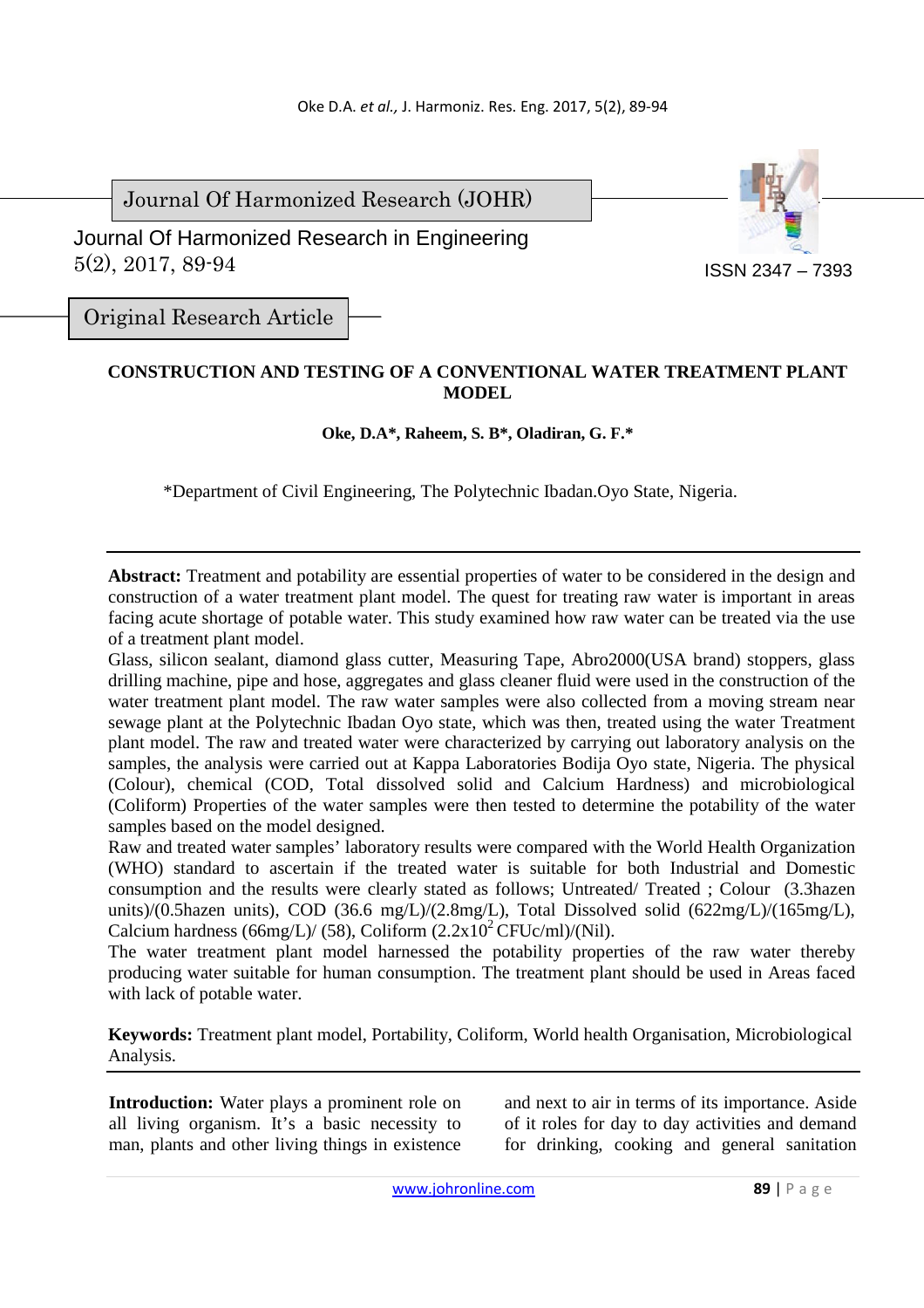### Oke D.A. *et al.,* J. Harmoniz. Res. Eng. 2017, 5(2), 89-94

purposes, water is also important with respect to Irrigation, power generation (kainji dam, shiroro dam), industrial purpose and recreational facilities. The high level of industrial and domestic pollution has caused much harmful effect on the portable water; this led the need to treat the raw and polluted water to put an end to the spread of water borne diseases, (Thompson, 1971). Ever since, nature is able to provide high quality drinking water, but contamination modification, population growth and over exploitation of the natural water resources make clean and quality water to become a scarcer commodity. To preserve this precious commodity for future generations is one of the most prominent and important tasks.

Several scientific and engineering branches such as hydrology, hydrogeology, fluid mechanics and water and waste water engineering plays a dominant role in designing our community and industrial structure for treatment of water. Suitable concepts and solutions by these branches are required. This concept has great roles with the natural processes and how this plant should be designed, operated, and controlled in a way which does not affect the hydrological cycle or cause any damage to the environment at large.

Generally in Africa there are lots of problems regarding the availability of portable water, about eighty percentages (80%) of the population which is majorly dominant in rural areas lack access to sufficient and drinkable water due to inadequate planning and cost of providing such needed structures (Population Institute 2010).The physiochemical quality is used in describing both the physical and the chemical properties and composition of water which duly will affect its portability due to defect in its colour, taste; produce toxic reactions, unexpected physiological responses of laxative effect, and objectionable effects

#### **For Correspondence:**

bamideleraheem1@gmail.com Received on: March 2017 Accepted after revision: May 2017 Downloaded from: www.johronline.com during normal use such as curd precipitates (WHO, 2012). ). Consequently, water quality can be defined by a range of variables which limit water use. Although many uses have some common requirements for certain variables, each use will have its own demands and influences on water quality. (Raymond, *et al* 1999).

In rural Areas where there is lack of portable water an efficient and economical water treatment plant model is seen to be adopted for efficient treatment of water and the microorganisms are disinfected or deactivated, resulting in termination of growth and reproduction (lenntech 2012).

### **Materials and Methods**

**Study Area:** The raw water samples were taken from a stream near the sewage plant of the polytechnic Ibadan Oyo state Nigeria.



Fig.1: Map of The Polytechnic Ibadan (Source www.googleearthmap.com)

The Treatment plant was constructed and assembled in the Hydraulics laboratory of the Civil Engineering department, Polytechnic Ibadan, while the materials were purchased from Ibadan, Oyo State Nigeria.

**Materials:** 5 sheets of 4mm plain glass silicon sealant gum, diamond glass cutter, measuring tape Abro (2000)USA brand, stoppers, glass drilling machine, pipe and hose those were the materials and tools used. The glasses were cut into various sizes then the glass were coupled stage by stage in order to avoid mixed up with the use of paper tape sealant gum was used in coupling the glass (ABRO 2000). The diamond bit fixed with the drilling machine which is proved to be a prominent tool for drilling holes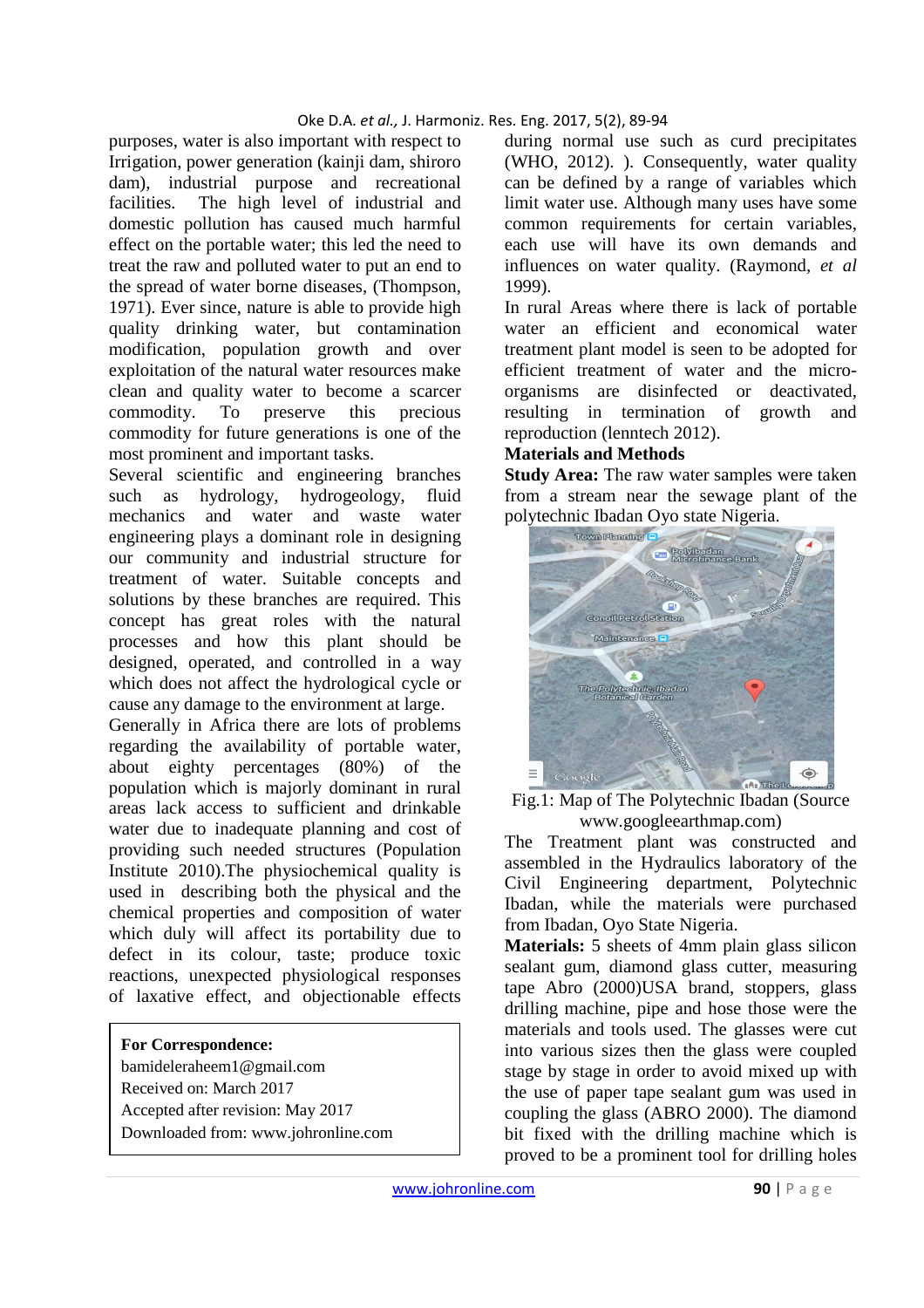#### Oke D.A. *et al.,* J. Harmoniz. Res. Eng. 2017, 5(2), 89-94

was used to drill holes on the glasses with the aid of this different sizes of holes are drilled for both the intake and outlet that will accommodate the linking holes. The equipment used for testing of the samples are; pH scanner, TDS scanner, Thermometer, Conductivity scanner, Incubator and Oven.

The installation unit is done by the arrangement of the chambers and connection of each chambers from the raw water tank down to the clear well, the raw water tank was designed to collect the raw water sample to be treated directly from the source while the Settling/ sedimentation tank is the tank where all impurities clump together after the chemicals have been added to the raw water sample which coagulates, here the coagulants and flocks settle down rapidly at the bottom of the sedimentation

tank and clear water at the top moves directly into the filter bed, the Filtration tank contains the course, fine aggregate and also the activated carbon to remove the colour and odour from the water coming from the settling tank, finally the clear water tank performs the function of receiving the treated water that is, the clear water coming from the filtration tank to the community supply units.

The water sample was collected for treatment and the sample was taken to the laboratory for proper testing for the chemical (pH, alkanity, and chlorine residual and total dissolved solid), physical (temperature, colour, odour and turbidity) and microbiological properties (Coliform, BOD, COD and total viable count) of the samples.



Fig. 2. Schematic Diagram of the Water Treatment Plant Model.



Plate 1.0 Construction of the Tanks Plate 2.0 Side View of the Treatment Plant Model.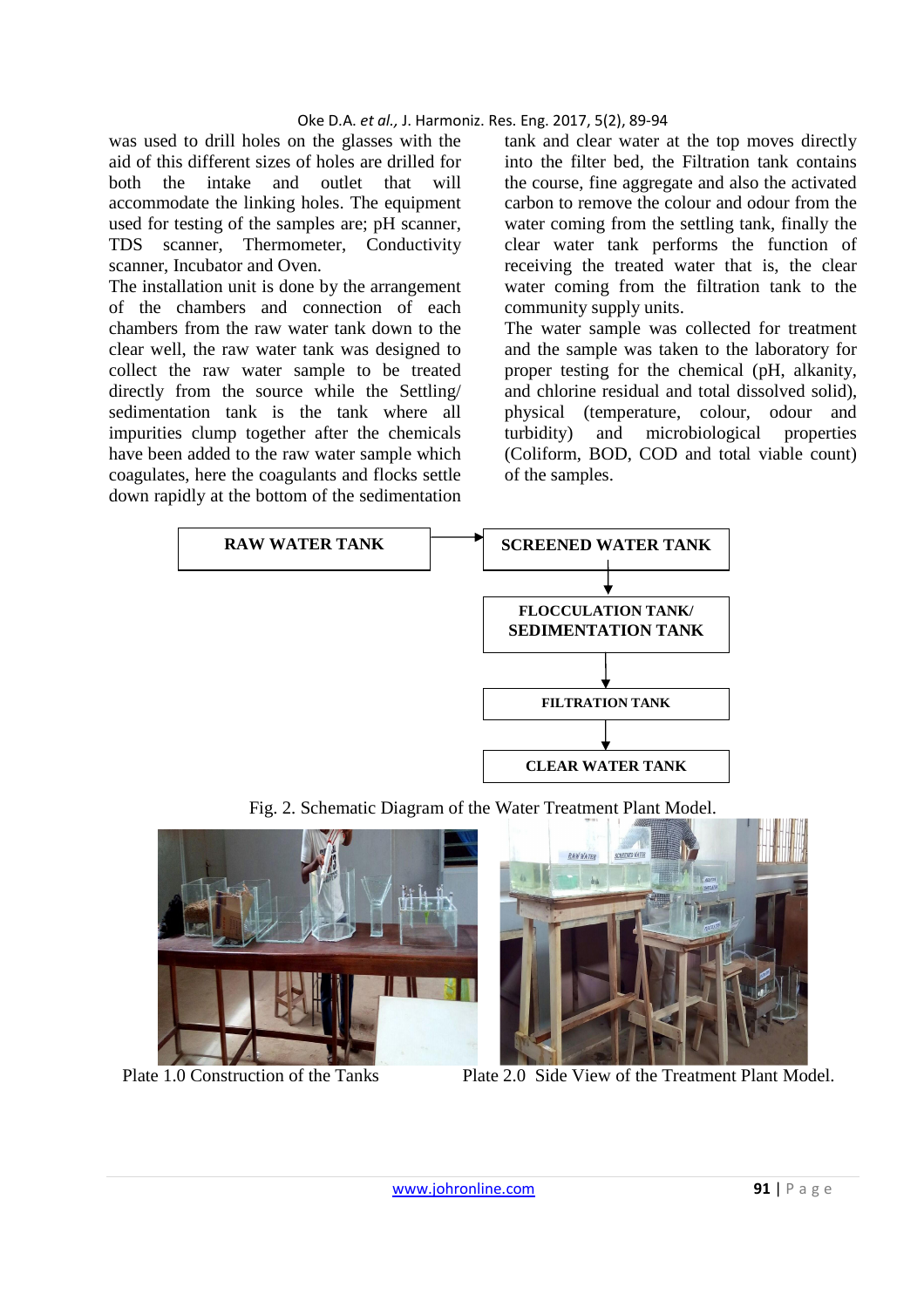

- (a) Raw water tank/ Screened water Tank
- (b) Flocculating tank
- (c) Hopper bottom clarifier/ Sedimentation tank
- (d) Filtrating tank
- (e) Clear consumer well tank

Fig. 3. Orthographic view of the water treatment plant model

**Result and Discussion:** The results obtained from the laboratory analysis of both the raw water sample and the treated water sample are

shown in the table below and compared with the world health organization standards (2012).

Table 1. Mean value of the laboratory result

| Parameters                    | Raw water           | Treated water   | WHO standard             |
|-------------------------------|---------------------|-----------------|--------------------------|
| Colour                        | 3.33                | 0.5             | $\leq$ 15                |
| Turbidity (mg/L $SiO2$ )      | 4.33                | 1.2             | $\leq$ 5                 |
| Total solid (mg/L)            | 2175                | 1162            | $\leq$ 1500              |
| Total dissolved solid (mg/L)  | 622                 | 165             | $\leq 500$               |
| Total suspended solids (mg/L) | 1553                | 997             |                          |
| Conductivity                  | 498                 | 244             | $\overline{\phantom{0}}$ |
| Ph                            | 6.4                 | 5.8             | $6.5 - 8.5$              |
| Alkalinity                    | 1.7                 | 0.1             | $\leq 120$               |
| Total hardness (mg/L)         | 78                  | 65.5            |                          |
| Calcium hardness (mg/L)       | 66                  | 58              | $\leq 500$               |
| Chloride (mg/L)               | 8.6                 | 17.7            | $\leq$ 250               |
| Dissolved oxygen (mg/L)       | 3.8                 | 3.1             | $\leq 5.0$               |
| $BOD$ (mg/l)                  | 19.4                | 1.5             | $\leq 5.0$               |
| $COD$ (mg/L)                  | 36.6                | 2.8             |                          |
| Total viable count CFUc/ml    | 1.9<br>$\times10^3$ | 95 x $10^2$     |                          |
| Organisms identified          | Bacillus spp;       | <b>Bacillus</b> |                          |
|                               | pseudomonas sp;     |                 |                          |
|                               | flavobacteriumsp    |                 |                          |
| Total coliform count CFUc/ml  | $2.2 \times 10^2$   | <b>Nil</b>      | <b>Nil</b>               |
| Organism identified           | Aeromonassp;        |                 |                          |
|                               | entrbactersp        |                 |                          |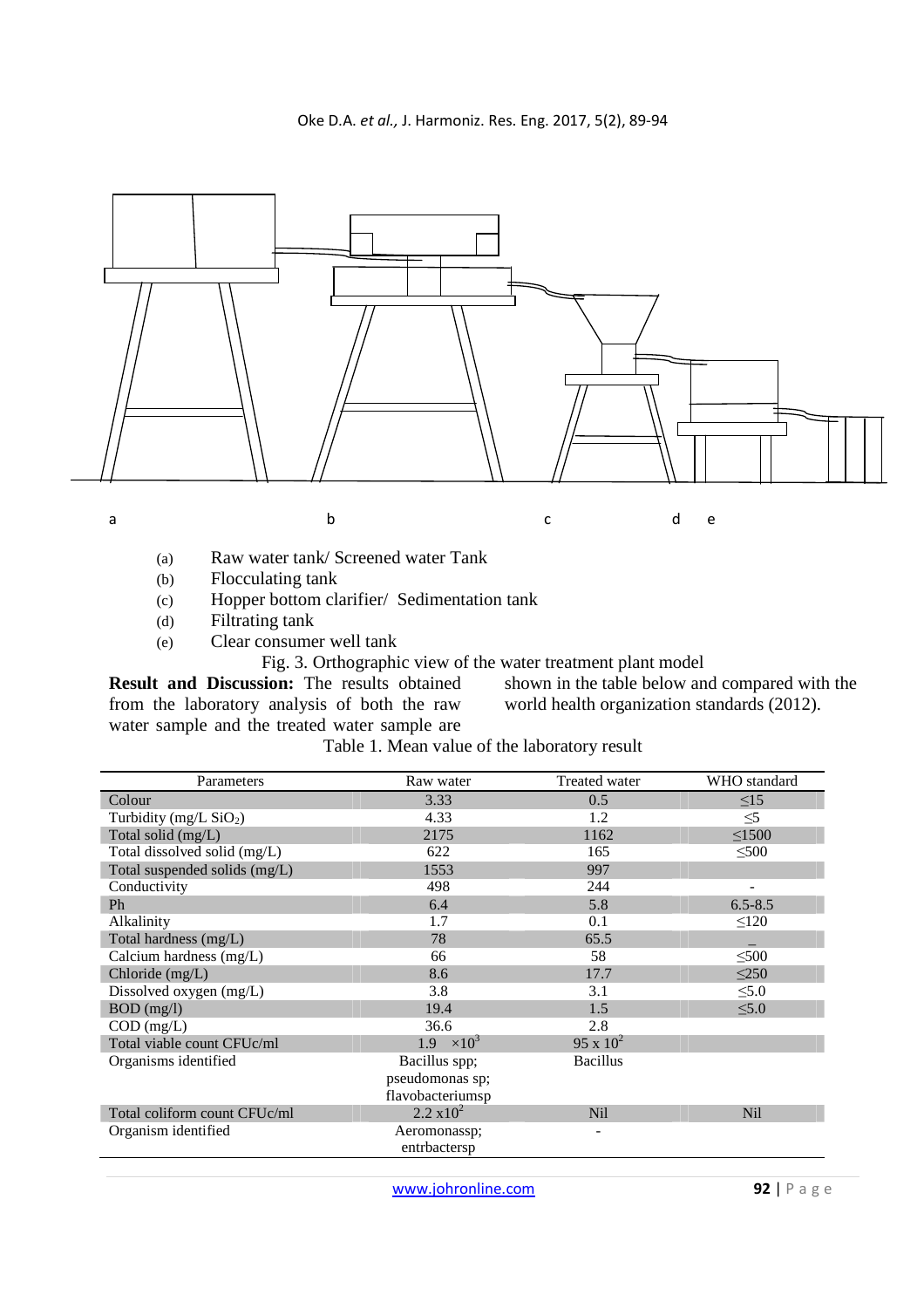**Discussion:** From the data collected from the analysis report of the raw and treated water from the laboratory, it was observed that the colour of the water sample dropped from 3.3 hazen units to 0.5 hazen units, also the sample's turbidity also fell from 4.3 to 1.5 both in (mg/L) as a result of the filtration, coagulation, flocculation and sedimentation processes it passed through. Also the total solid present in the water sample fell from 2175mg/L to 1162 (mg/L) as a result of the filtration procedures. From the laboratory analysis it was also observed that the total dissolved solid also reduce from 622mg/L to 165mg/L, the total suspended solid also reduced from 1553mg/L to 997mg/l after the sample was being treated due to the design of the treatment model, the conductivity also underwent a drastic decrease from 498mg/l down to 244 mg/L, the pH also reduced from 6.4 to 5.8 as a result of the chlorine added, the alkalinity also reduced also moved from 1.7 to 0.1.

Furthermore, the total hardness of the water sample also reduced from 78 to 65.5as a result of the alum added. Also the calcium hardness from 66mg/L moved to 58mg/l, the chloride presence in the raw water also increased from 8.6 mg/L to 17.7mg/L due to the chlorine added the Dissolved Oxygen drastically reduced from 8.8 to 3.1 mg/L due to exposure of water to air, the Biological Oxygen Demand (BOD) reduced from 19.4 to 1.5mg/L, the Carbon Oxygen Demand (COD) also reduced from36.6 back to 2.8mg/L due to Aeration.

From the biological analysis it was observed that the Total Viable Count reduced from 8.10 x  $10^3$  to 9.5  $x10^2$  the organism present in the water sample before treatments were; Bacillus, pseudomonas spp. Flavobacterium spp. Which was not found in treated water sample due to chlorine added, the total coliform count was 2.2  $x10<sup>2</sup>$  in the raw water and was not present in the treated water sample. The tests carried out on the treated water sample all falls within the standard of the World Health Organisation due to the filtration processes it was subjected to.

**Conclusion and Recommendation:** The study investigates the model of water treatment plant, It is imperative that raw water is being treated either for domestic or industrial consumption.

To ascertain this, series of steps are being taken in the following ways: firstly the raw water passes through screening materials, this materials screens away larger particles and debris, also the raw water passes through a coagulating tank where chemicals like potash calcium  $KAICO<sub>4</sub>L<sub>2</sub>$ , or sodium aluminates (III)  $NaAlO<sub>2</sub>$  and lime were added for the purpose of coagulation and flocculation, here impurities clump together to form big particles, dirt or flocs which settle down rapidly. Furthermore, the water is passed through a filter bed to remove the remaining fine particles that constitutes as colour to the raw water, thereafter the filtrated water is treated with chlorine to disinfect the harmful micro organisms and germs present in the water, other chemicals that can be used in disinfecting germs present in water includes chemicals such as Iodine and fluorine Finally the treated water which is now clear and free from any form of micro-organism or germs is stored in the clear water tank ready for consumption. These processes are important because they eradicate pure water scarcity and also help in improving the properties to conform with the world health organization standards.

Though there has been several facilities that has been put in place for this treatment but the methods of treatments are obsolete due to difficulties effect of some of the materials used, the design, chemicals like chlorine are harmful to human health when consumed in large quantities thereby; de-chlorination stage should be introduced to the available facilities to reduce risk of cancer. Also proper quality control should be done, as concerning the laboratory analysis of the water sample before its been supplied to the community for consumption as no water is said to be consumable unless proper tests are being carried out to ascertain the physical, chemical and biological properties of the water sample. If all the afore mentioned are carefully put into consideration it will drastically reduce the rate of water borne disease and increase the quality of water. The study is helpful as a teaching aid for students to clearly see the model adopted and procedures involved in raw water treatment physically in the Laboratory since it's a version of a water treatment plant and as to why the